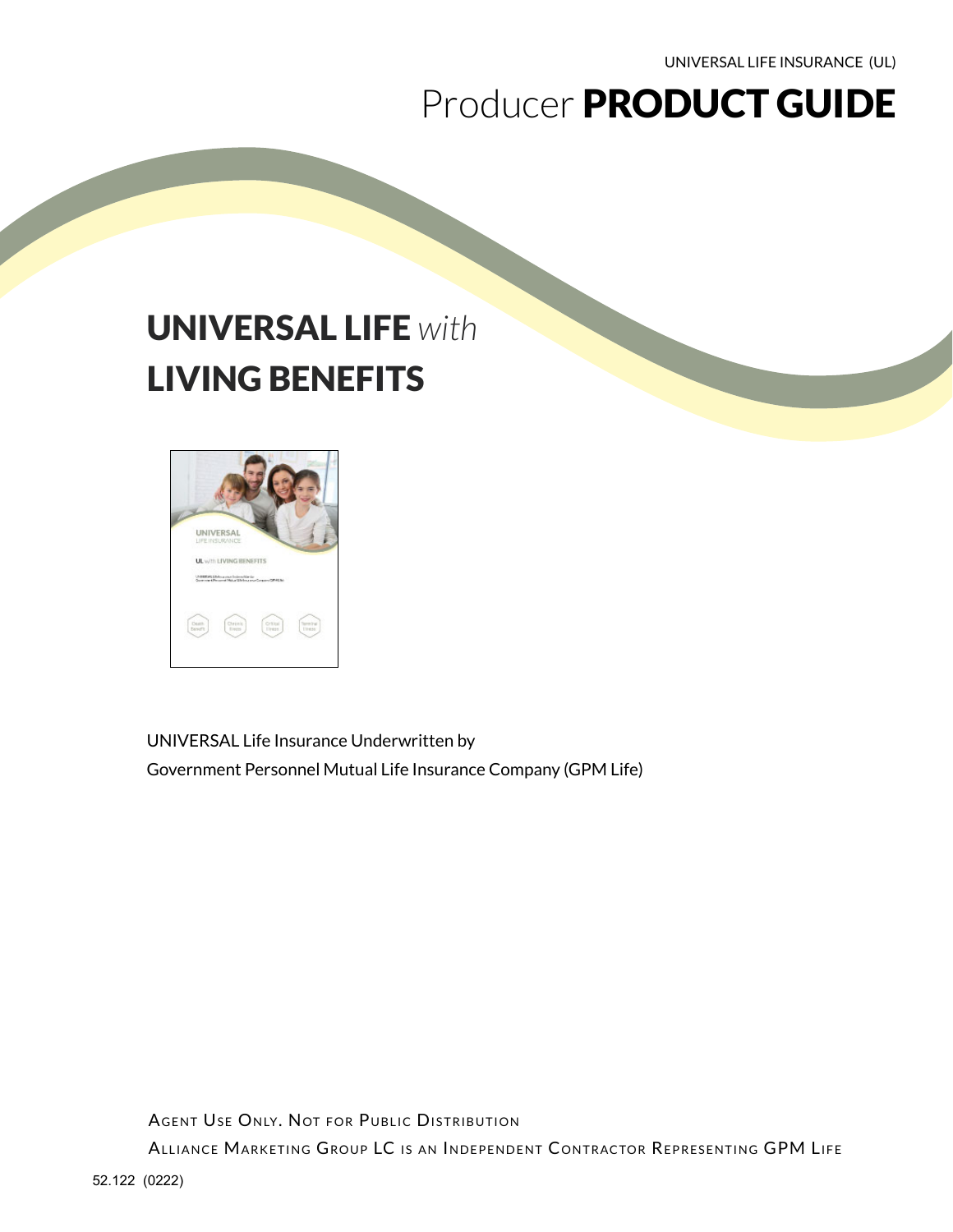### **CONTENTS**

| <b>FEATURES and BENEFITS</b>                                      | $3 - 6$        |  |
|-------------------------------------------------------------------|----------------|--|
| <b>Issue Ages</b>                                                 | 3              |  |
| <b>Underwriting Rate Classes</b>                                  | $\overline{4}$ |  |
| <b>Face Amount Bands and Minimum Faces Amount</b>                 | $\overline{4}$ |  |
| Minimum Modal Premiums                                            | 4              |  |
| <b>Policy Protection Period</b>                                   | 5              |  |
| <b>Death Benefit Options</b>                                      | 5              |  |
| <b>Changes in Specified Amount</b>                                | 5              |  |
| <b>Partial Surrenders</b>                                         | 5              |  |
| Policy Loans                                                      | 6              |  |
| Maturity                                                          | 6              |  |
| <b>Interest Rates</b>                                             | 6              |  |
| <b>Riders Included</b>                                            | 6              |  |
| <b>Optional Riders</b>                                            | 6              |  |
| <b>Policy Charges</b>                                             | 7              |  |
| Per Thousand Expense Charge                                       | 7              |  |
| Cost of Insurance                                                 | 7              |  |
| <b>LIVING BENEFIT RIDERS</b><br>Included at NO Additional Premium | $8 - 9$        |  |
| <b>RIDERS</b><br>Available at Additional Premium Cost             | $10 - 12$      |  |
| FAQs                                                              |                |  |
| About the Living Benefit Riders                                   | 13             |  |
| <b>FAST FACTS</b>                                                 | $14 - 15$      |  |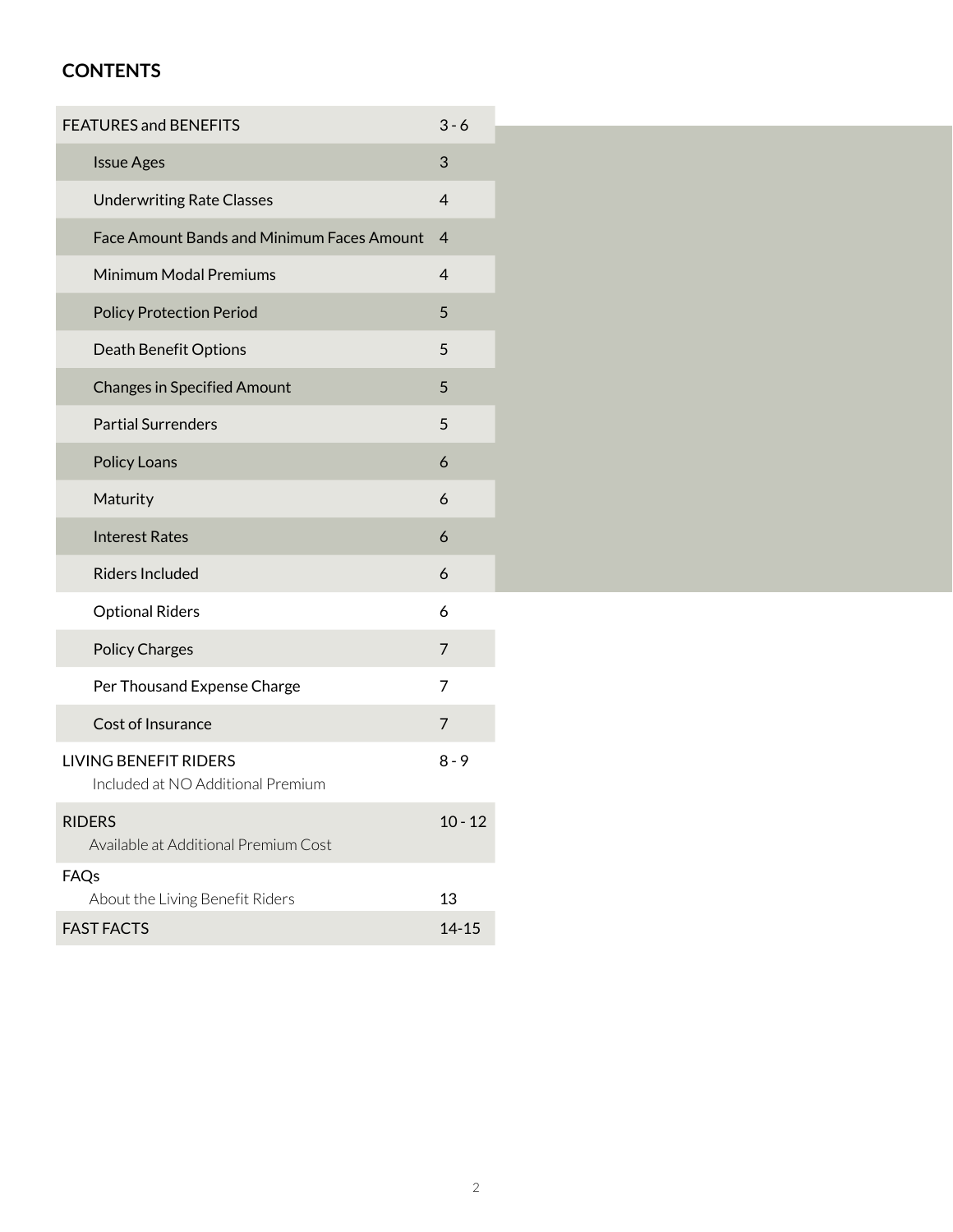## UNIVERSAL LIFE *with*  LIVING BENEFITS

Universal Life insurance (UL) provides flexible solutions for life insurance planning. Death Benefit options, premium payment options, and a variety of riders and supplemental benefits allows the policyholder to tailor the product to help meet their specific needs.

GPM Life's UL with Living Benefits, a universal life policy with an accelerated death benefit, is designed to provide flexibility to meet life's unexpected emergencies. The policyholder may have access to cash surrender values through policy loans or partial surrenders. Loans, unless paid back, and surrenders will reduce any death benefit paid to the beneficiary. The policy is issued with an Accelerated Death Benefit Rider, designed to provide acceleration of the death benefit, prior to the death of the insured, if the insured meets the qualifications for one of three conditions: Terminal Illness, Critical Illness, or Chronic Illness. 1



 $1$  Subject to all policy and rider provisions. Accelerated Death Benefit Rider is automatically included in policies with no additional premium in states where approved. Not available for Underwriting Tables E or higher. An administrative fee will apply at the time of benefit payment.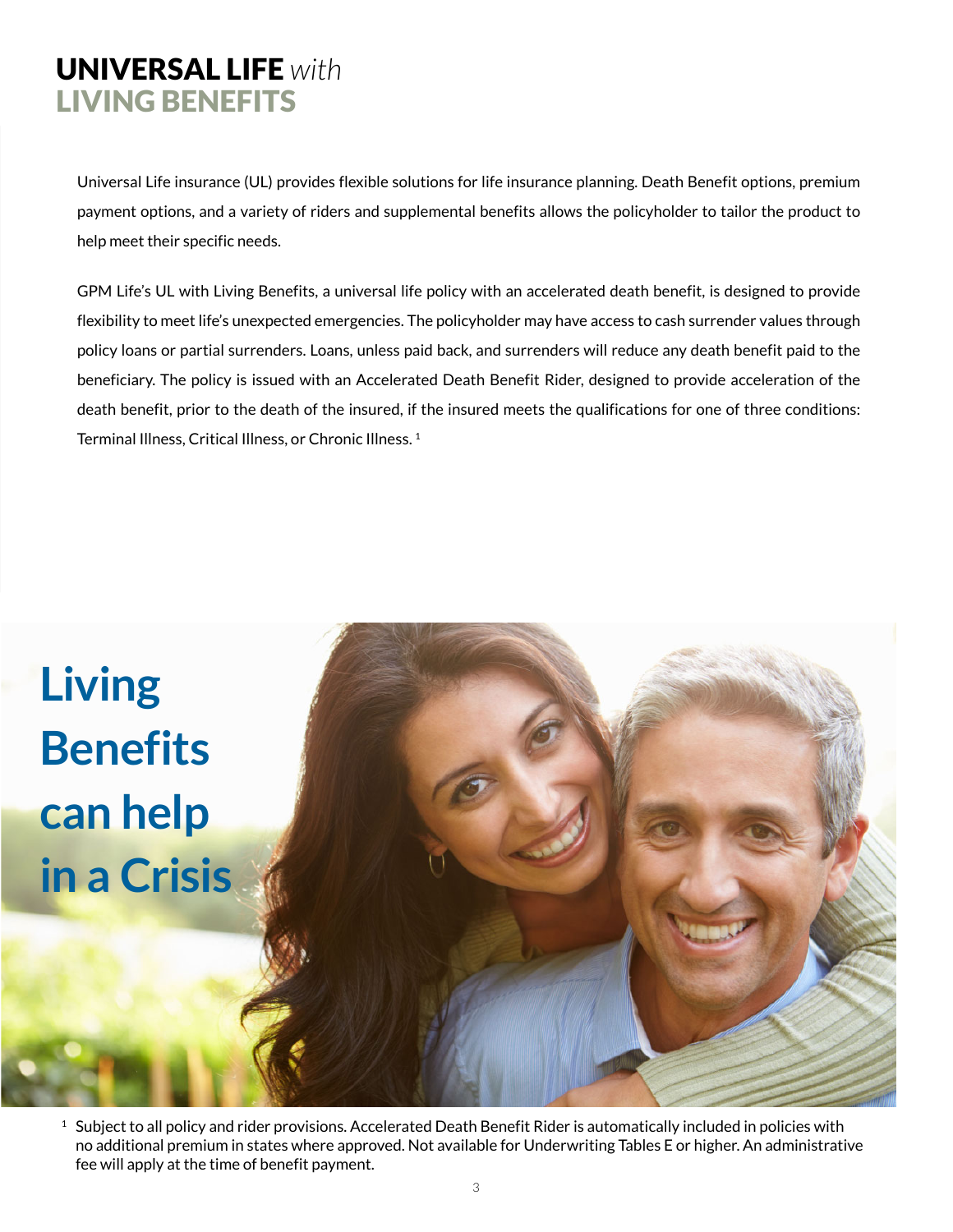

| <b>ISSUE AGES</b><br>(Age Last Birthday) |                           |                                         |                                 |
|------------------------------------------|---------------------------|-----------------------------------------|---------------------------------|
| $18 - 80$                                | $15 - 80$                 | $18 - 80$                               | (for conversion only)           |
| Preferred Non-Tobacco                    | Standard Plus Non-Tobacco | Standard Plus Tobacco                   | <b>Standard Express Tobacco</b> |
|                                          |                           | <b>Standard Express Non-</b><br>Tobacco |                                 |

| UNDERWRITING RATE CLASSES       |                                                                                                                                                                                                                                                        |
|---------------------------------|--------------------------------------------------------------------------------------------------------------------------------------------------------------------------------------------------------------------------------------------------------|
| Preferred Non-Tobacco           | No tobacco use in any form in the past 3 years.                                                                                                                                                                                                        |
| Standard Plus Non-Tobacco       | No tobacco use in any form in the past 12 months.                                                                                                                                                                                                      |
| Standard Express Non-Tobacco    | No tobacco use in any form in the past 12 months. This rate class is designed to accept<br>mildly substandard risks (Table B - Table D).                                                                                                               |
| Standard Plus Tobacco           | Some tobacco use in the past 12 months.                                                                                                                                                                                                                |
| <b>Standard Express Tobacco</b> | Some tobacco use in any form in the past 12 months. This rate class is designed to<br>accept mildly substandard risks (Table B - Table D). This rate class is available only for<br>conversions from Standard Express Term policies to Universal Life. |

**Standard Cases:** Substandard ratings are available for Table E through H for the Standard Plus Non-Tobacco and Standard Plus Tobacco classes. Ratings are not allowed on the Standard Express Non-Tobacco or Standard Express Tobacco classes.

**Rate Class Changes:** A tobacco user who has stopped using tobacco for at least 12 months may apply for a change of rate class. Any insured may request an improved rate class at least 12 months after issue. All rate class changes are subject to underwriting.

### **FACE AMOUNT BANDS** and **MINIMUM FACE AMOUNT**

| <b>Band 1</b> | <b>Band 2</b>                                                                                                           | Band 3 | Band 4 | <b>Band 5</b> |
|---------------|-------------------------------------------------------------------------------------------------------------------------|--------|--------|---------------|
|               | \$25,000 to \$99,999   \$100,000 to \$250,000   \$250,001 to \$499,999   \$500,000 to \$999,999   \$1,000,000 and above |        |        |               |

Preferred Non-Tobacco is available for amounts of \$100,000 and above for issue ages 66-80, and for amounts of \$250,001 and above for issue ages 18-65. Amounts include any Additional Term Insurance Rider and the Decreasing Mortgage Rider (DMR) Face Amount.

Minimum Face Amount for All Issue Ages - \$25,000

### **MINIMUM MODAL PREMIUMS**

\$15 Monthly **\$90 Semi-annually** \$180 Annually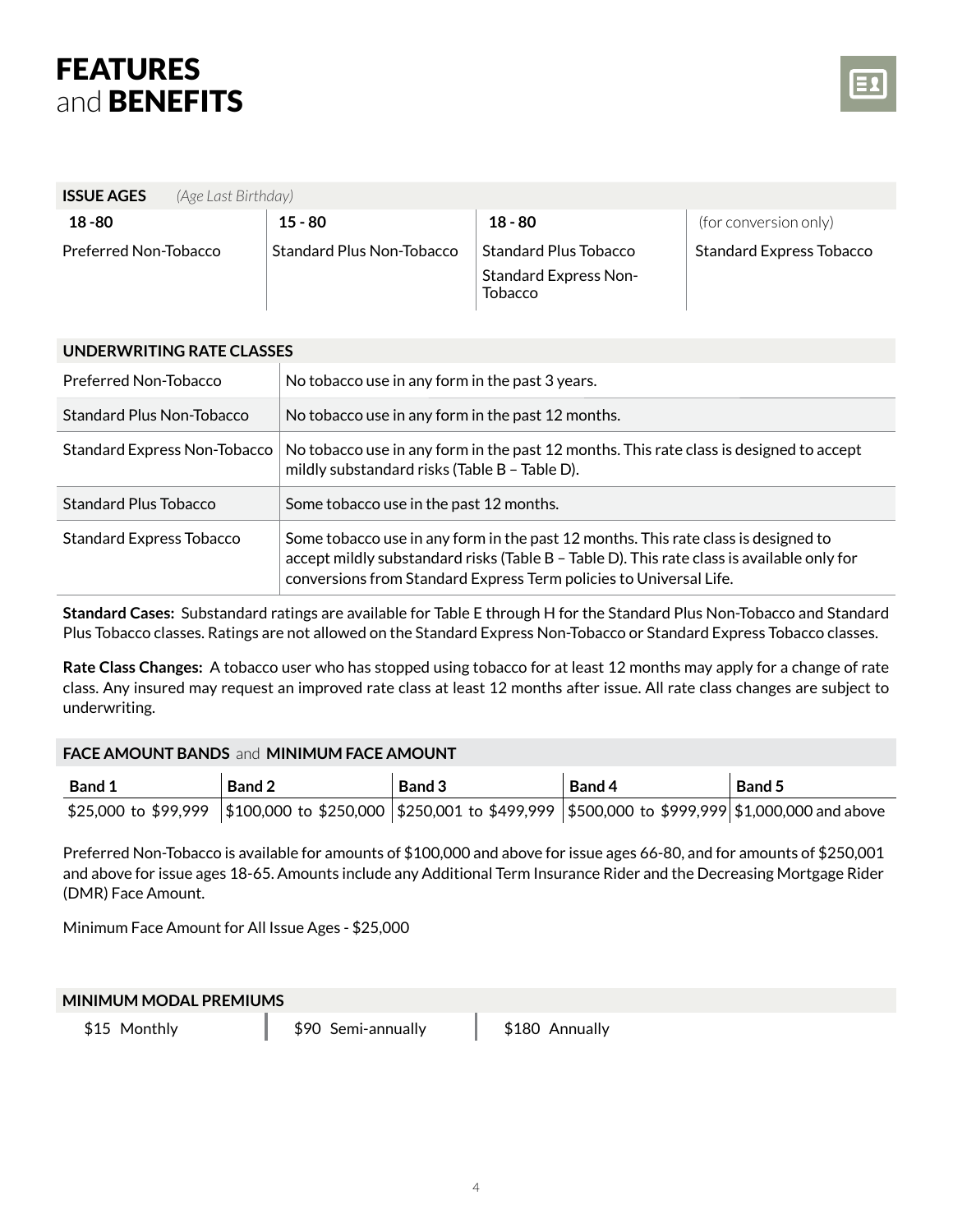

### **POLICY PROTECTION PERIOD**

The Policy Protection Period is 180 months (issue ages 15-67), 120 months (issue ages 68-75), and 60 months (issue ages 76-80). During this period, the policy will remain in force as long as: 1) the accumulation value less any policy loans is greater than the monthly deduction, and 2) the cumulative premiums paid since the policy issue date are greater than or equal to the cumulative minimum monthly premiums due since the policy issue date. After the Policy Protection Period, the policy will remain in force as long as the cash surrender value is greater than the monthly deduction.

### **DEATH BENEFIT OPTIONS**

Option A is the face amount (Level).

Option B is the face amount plus the Accumulation Value.

### **CHANGES in SPECIFIED AMOUNT**

Increases and decreases are allowed after the first policy year.

An increase in the Specified Amount is subject to evidence of insurability (except for changes from Option B to Option A). If premium payments would create increases in death benefit due to the death benefit corridor in the tax law, the insured must provide evidence of insurability before we will accept additional premiums.

The minimum increase in Specified Amount is \$10,000.

Surrender charges will increase based on the amount of increase and apply for 14 years.

Cost of insurance charges for the increased portion will begin in duration one at the time of increase. The COI band is based on the new total Specified Amount, so if the sum of the original Specified Amount and the new Specified Amount crosses bands, the COIs for the increase layer will be based on the new band.

The Minimum Specified Amount after a decrease occurs is \$25,000 for all issue ages.

Surrender charges will apply to the amount of any decrease in Specified Amount.

#### **PARTIAL SURRENDERS**

The amount of the partial surrender reduces the death benefit on a last-in, first-out basis (LIFO). A \$25 charge will be deducted from the Accumulation Value. The amount of the partial surrender cannot exceed an amount which would reduce the Specified Amount below \$25,000.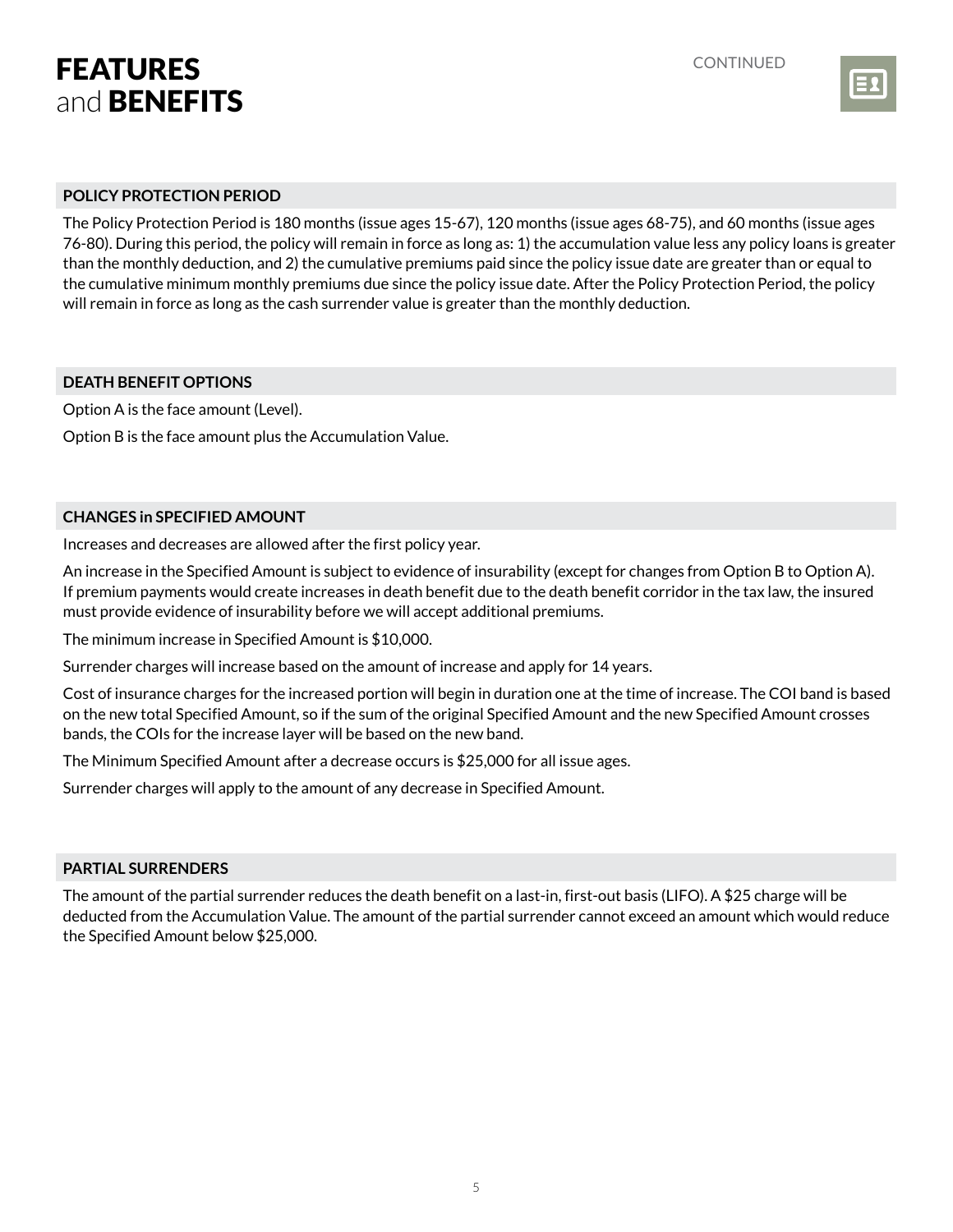

### **SURRENDER CHARGES**

Surrender charges will be assessed for 14 years, and charges are applied at time of surrender.

### **POLICY LOANS**

Policy loans are available as long as the policy is in force. The maximum loan value will be less than the cash surrender value. The loan interest is charged in advance to the next policy anniversary. The loan interest is charged on a policy year basis.

### **MATURITY**

This policy matures at the insured's age 120

### **INTEREST RATES**

The current interest rate is declared monthly.

The guaranteed interest rate is 2%.

If the current interest rate is higher than the guaranteed interest rate, for policy years 16 and after the current interest rate plus 0.25% will be credited to the Accumulation Value.

**RIDERS INCLUDED** in the policy (where approved) Not available for underwriting table E or higher

**Accelerated Death Benefit Rider Includes provisions for Terminal Illness Chronic Illness Critical Illness**

### **OPTIONAL RIDERS** and Benefits Available (where approved)

Waiver of Cost of Insurance Benefit Children's Benefit Rider Accidental Death Benefit Additional Term Insurance Rider - (Level) Additional Term Insurance Rider (Decreasing Mortgage Rider) Guaranteed Insurability Benefit Other Insured Rider

*Additional rider information starting on page 8*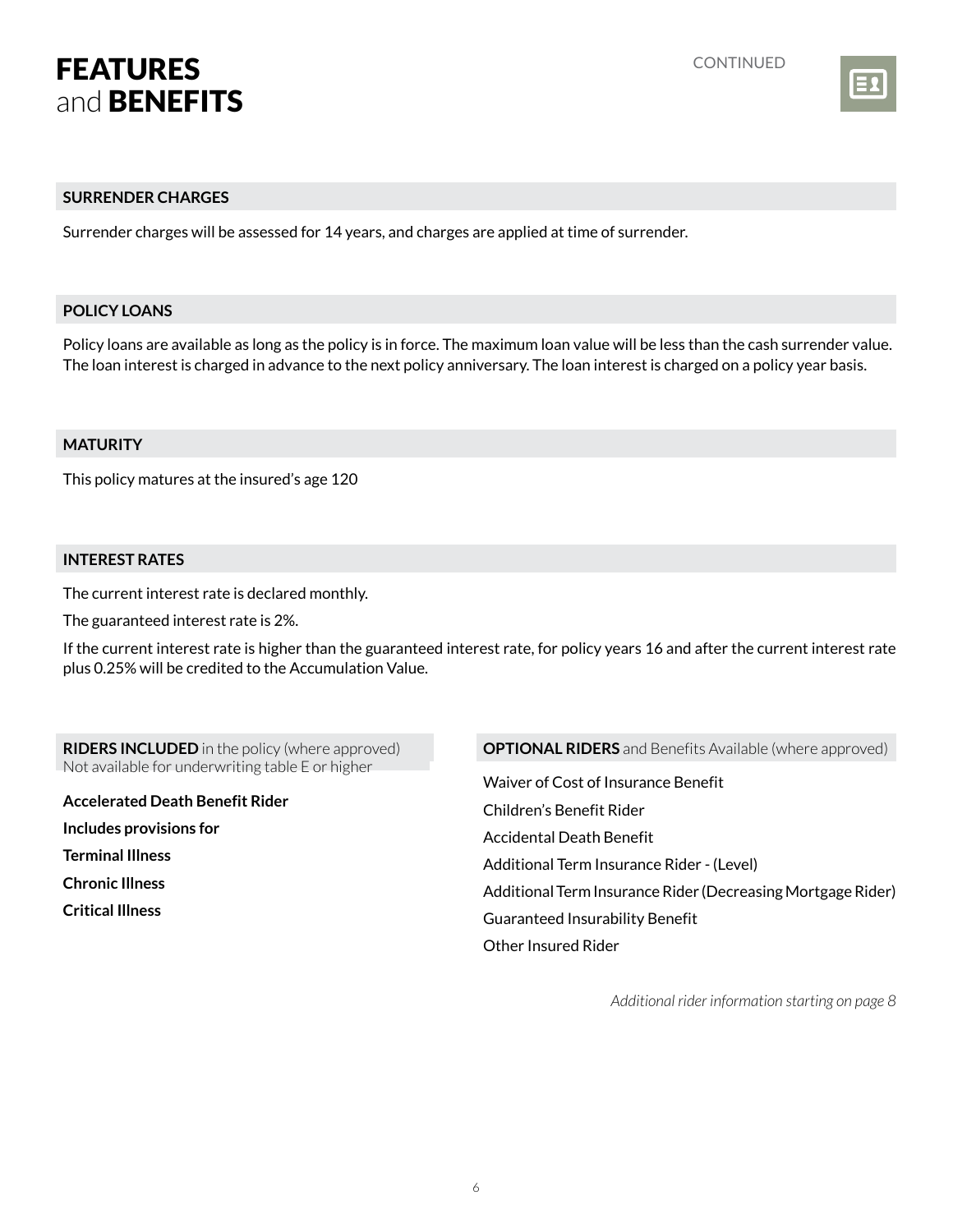

### **POLICY CHARGES** (Premium Load)

This policy has a premium load, policy fee and per thousand expense charge.

The premium load applies to all premiums paid to the policy, including external lump sum deposits and 1035 Exchanges, which transfer cash values from existing life insurance policies.

| Years                                                                                            | <b>Standard Plus</b><br>NO-Tobacco | Preferred<br>NO-Tobacco | <b>Standard Express</b><br>NO-Tobacco | <b>Standard Plus</b><br><b>Tobacco</b> | <b>Standard Express</b><br><b>Tobacco</b> |
|--------------------------------------------------------------------------------------------------|------------------------------------|-------------------------|---------------------------------------|----------------------------------------|-------------------------------------------|
| <b>Current Premium Load Percentages</b>                                                          |                                    |                         |                                       |                                        |                                           |
| $1 - 15$                                                                                         | 8.00%                              | 8.00%                   | 9.00%                                 | 9.00%                                  | 10.00%                                    |
| $16 +$                                                                                           | 6.00%                              | 6.00%                   | 7.00%                                 | 7.00%                                  | 10.00%                                    |
| <b>Current Annual Policy Fee</b>                                                                 |                                    |                         |                                       |                                        |                                           |
| $1 - 15$                                                                                         | \$108                              | \$108                   | \$108                                 | \$108                                  | \$120                                     |
| $16 +$                                                                                           | \$84                               | \$84                    | \$84                                  | \$84                                   | \$96                                      |
| <b>Guaranteed Premium Load Percentages</b><br>All<br>9.00%<br>9.00%<br>10.00%<br>9.00%<br>10.00% |                                    |                         |                                       |                                        |                                           |

**Guaranteed Annual Policy Fees All Years: \$108, for all classes other than Standard Express Tobacco. \$132 for Standard Express Tobacco.**

### **PER THOUSAND EXPENSE CHARGE**

The guaranteed per thousand charge is level for all years. The current charge is level for years 1-15 and then 0 in the 16th year and after. The charges vary by sex, class, face amount, issue age and duration.

### **COST OF INSURANCE**

The guaranteed maximum costs of insurance rates are 2017 CSO Male/Female, Non-smoker and Smoker, Age Last Birthday Ultimate Rates (i.e. attained age rates).

- The Preferred Non-Tobacco and Standard Plus Non-Tobacco classes use the Non-smoker guaranteed rates.
- The Standard Express Non-Tobacco and Standard Plus Tobacco classes use the Smoker guaranteed rates.
- The current cost of insurance varies by sex, class, issue age and duration.
- Substandard ratings will increase the guaranteed and current cost of insurance rates.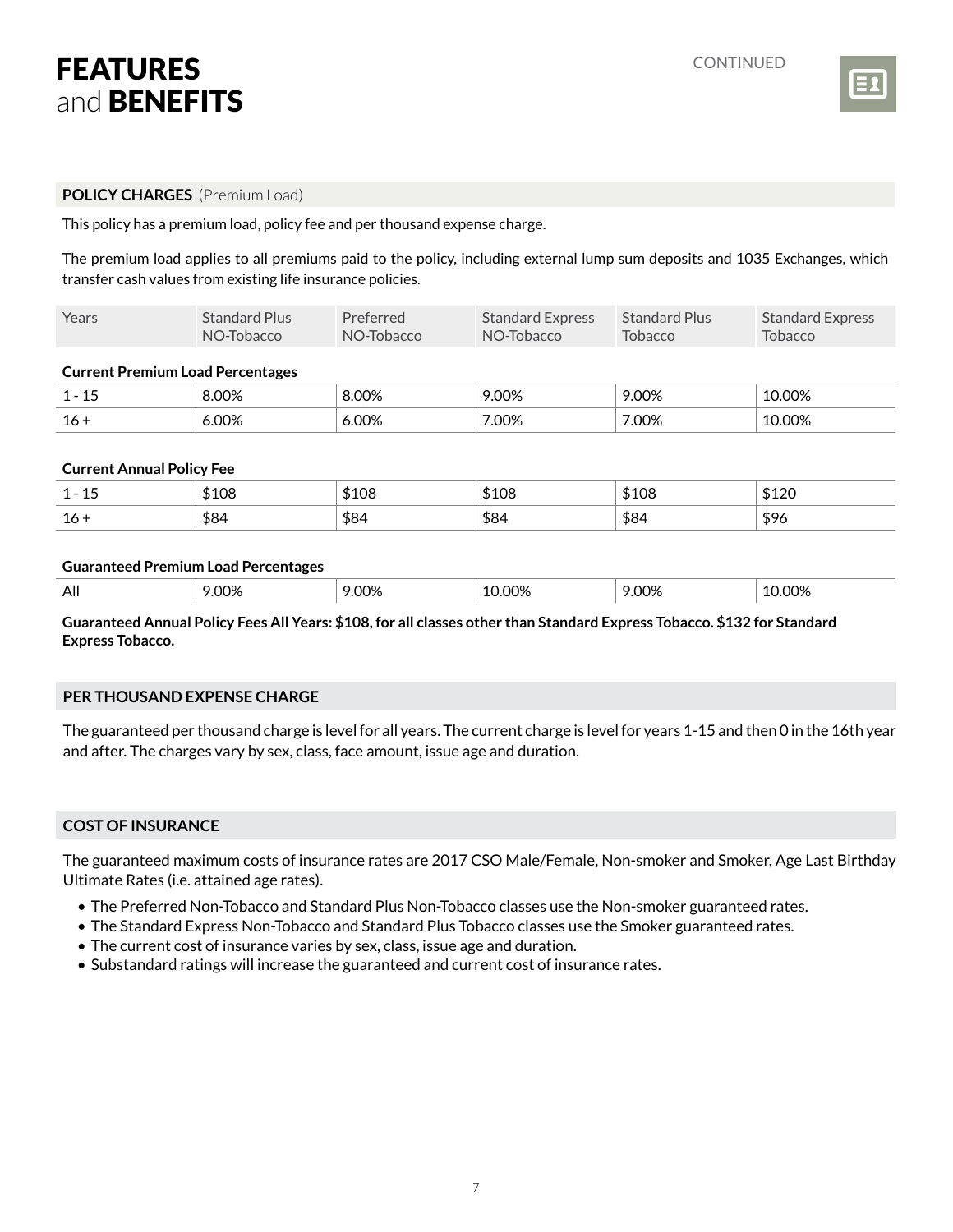# LIVING BENEFIT RIDER INCLUDED

NO ADDITIONAL PREMIUM

### TERMINAL CHRONIC CRITICAL

Rider included in policy where approved • Not available for underwriting table E or higher

This rider is automatically included in the policy with no additional premium. 1 At time of payment, an administration fee will apply. It is included for the primary insured.

### TERMINAL ILLNESS **<sup>2</sup>**

- Terminal Illness means that the insured has a medical condition, resulting from bodily injury or disease, or both as certified by a physician, which is expected to result in the death of the insured within 24 months of diagnosis.
- This rider allows the Policyowner to accelerate up to 100% of the death benefit with a maximum accelerated death benefit of \$1,000,000.
- The policy's benefit, values and premiums will be reduced in proportion to the amount of death benefit that was accelerated.
- The benefit payment will be less than the accelerated amount. Benefits paid out under this rider may be subject to taxation.

### CHRONIC ILLNESS **<sup>2</sup>**

- It is included for the primary insured. Chronic Illness means that the insured is unable to perform at least 2 of the 6 activities of daily living without substantial assistance or the insured has a severe cognitive impairment. The 6 activities of daily living are bathing, continence, dressing, eating, toileting, and transferring.
- The provision of the rider allows the Policyowner to annually accelerate up to 24% of the initial policy death benefit.
- Each year, the insured's Chronic Illness will have to be re-certified by a physician or licensed health care practitioner.
- The maximum amount of death benefit that can be accelerated in total is the lesser of 100% of the initial death benefit or \$1,000,000.
- The policy's benefit, values and premiums will be reduced in proportion to the amount of death benefit that was accelerated.
- The amount of payment under this rider, if approved, will be a fraction of the death benefit accelerated, and will depend on such factors as nature and severity of the health condition and the change in remaining life expectancy. The smaller the change in remaining life expectancy, the lower the payment. The larger the change in remaining life expectancy, the higher the payment.
- Benefits paid out under this rider may be subject to taxation.

<sup>1</sup> Included as a rider if approved in the policy's state of issue, not available for Underwriting Table E or higher.

<sup>&</sup>lt;sup>2</sup> Please consult the rider for full details of qualifying conditions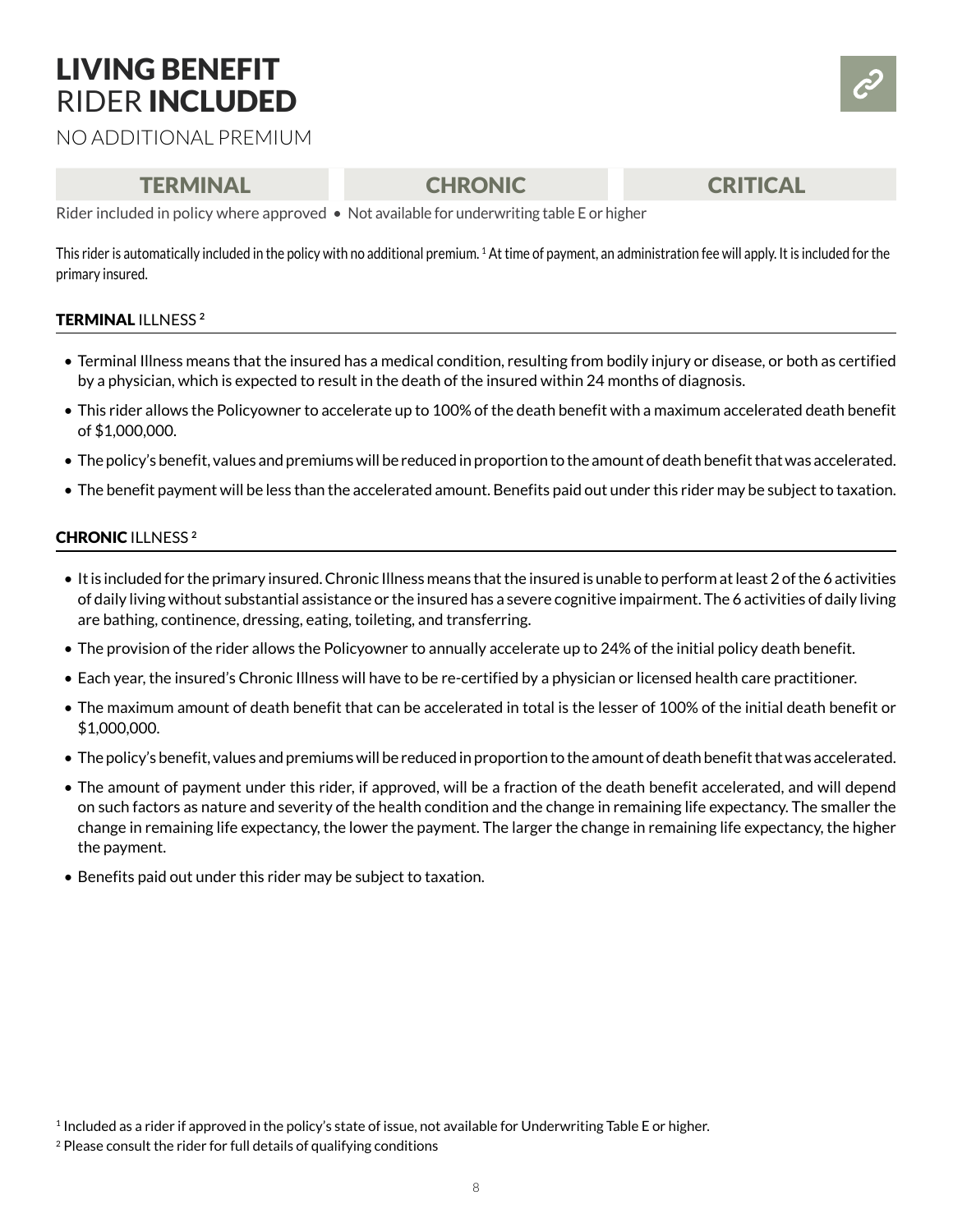# LIVING BENEFIT RIDER INCLUDED



NO ADDITIONAL PREMIUM

### TERMINAL CHRONIC CRITICAL

Rider included in policy where approved • Not available for underwriting table E or higher

This rider is automatically included in the policy with no additional premium. 1 At time of payment, an administration fee will apply. It is included for the primary insured.

### CRITICAL ILLNESS **<sup>2</sup>**

- Critical Illness means that the insured has been diagnosed with one of the following health conditions:
- Heart Attack the death of a portion of the heart muscle resulting from inadequate blood supply to the relevant area. It does not include angina or the chance findings of EKG changes indicative of a previous heart attack.
- Stroke (not including transient ischemic attacks).
- Cancer –there must be one or more malignant tumors present. The following conditions are not included: pre-malignant lesions, benign tumors, polyps, or skin cancer (except for invasive malignant melanoma).
- End stage renal failure chronic irreversible and total failure of both kidneys which requires renal transplantation or regular renal dialysis.
- Major organ transplant this includes transplant of a heart, lung, liver, kidney, pancreas or bone marrow.
- Amyotrophic Lateral Sclerosis (ALS)
- Blindness permanent and uncorrectable loss of sight in both eyes resulting from diabetic retinopathy.
- Paralysis complete and permanent loss of use of 2 or more limbs due to neurological injury producing paralysis resulting from trauma, CVA, polio, ALS, multiple sclerosis, or Guillain-Barre syndrome.
- The maximum amount of death benefit that can be accelerated is the lesser of 100% of the initial death benefit or \$1,000,000.
- The policy's benefit, values and premiums will be reduced in proportion to the amount of death benefit that was accelerated.
- The amount of payment under this rider, if approved, will be a fraction of the death benefit accelerated, and will depend on such factors as nature and severity of the health condition and the change in remaining life expectancy. The smaller the change in remaining life expectancy, the lower the payment. The larger the change in remaining life expectancy, the higher the payment.
- Benefits paid out under this rider may be subject to taxation.

<sup>1</sup> Included as a rider if approved in the policy's state of issue, not available for Underwriting Table E or higher.

<sup>&</sup>lt;sup>2</sup> Please consult the rider form for full details of qualifying conditions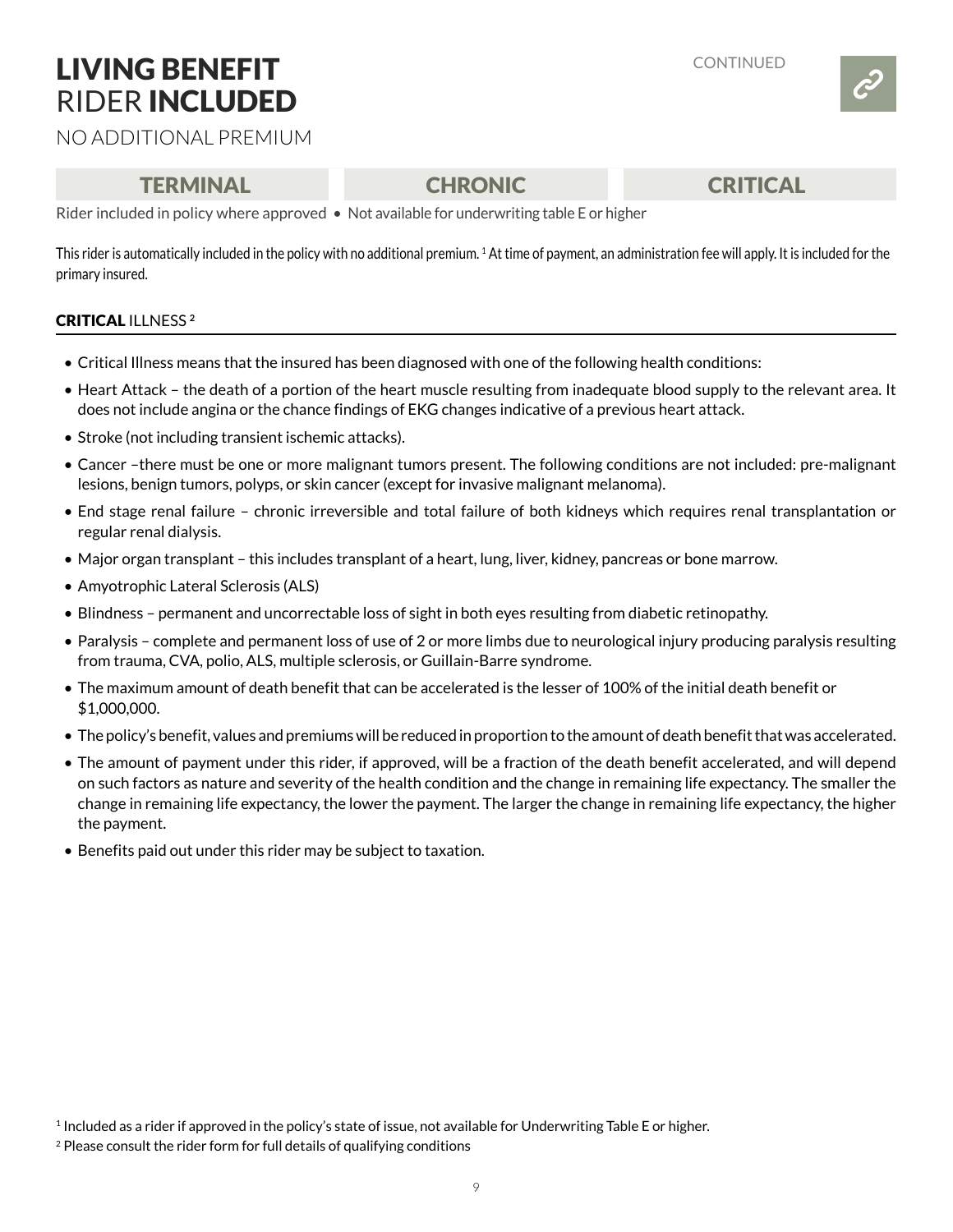### RIDERS AVAILABLE at ADDITIONAL PREMIUM COST



#### **ACCIDENTAL DEATH BENEFIT (ADB)**  $\qquad \qquad \qquad \qquad$  Optional Benefit Rider *(where approved)*

Issue Ages 15-59

The ADB pays an additional death benefit if the insured's death results from an accident, subject to rider provisions.

- Benefit stays in force until the policy anniversary following the insured's 70th birthday, as long as the insured's life insurance coverage and the base policy remain in force.
- Minimum benefit amount is \$25,000.
- Maximum benefit amount is the lesser of the policy face amount or \$200,000.
- Monthly Deductions are a level amount per thousand, based on issue age.

| <b>CHILDREN'S Benefit Rider (CBR)</b> |  |
|---------------------------------------|--|
|---------------------------------------|--|

**Children's Benefit Rider** *(where approved)* 

Issue Ages 14 days - 17 years

This optional rider provides term life insurance coverage on all dependent children until they reach age 25. Dependent child is a child, stepchild or legally adopted child of the insured, and any future child/children born or legally adopted.

- Minimum face amount \$1,000
- Maximum face amount \$15,000\*
- Primary insured must be age 15-55
- Convertible without evidence of insurability for up to five times the rider benefit amount
- This rider cannot be attached to Standard Express class policies

\* For every \$2,000 of CBR requested, there must be \$5,000 of base insurance. Therefore, to get \$15,000 of CBR coverage, the base policy must be at least \$37,500.

#### **DECREASING MORTGAGE RIDER (DMR) CONDUCTER (DMR)** Optional Benefit Rider *(where approved)*

Issue Ages 18 - 70

This optional decreasing term insurance rider, when combined with the base UL face amount, provides a total death benefit that approximates the amount necessary to pay off a mortgage loan balance.

- There is a monthly deduction for this rider. The deduction varies by the sex, class, issue age of the insured, and duration of the rider, and is based on the current risk charge in the base policy and the DMR face amount.
- While in force, this rider may be converted without evidence of insurability to provide an increase in face amount to the base policy prior to the insured's 65th birthday.
- The Accelerated Death Benefit Rider is automatically included with the Decreasing Mortgage Rider, if elected.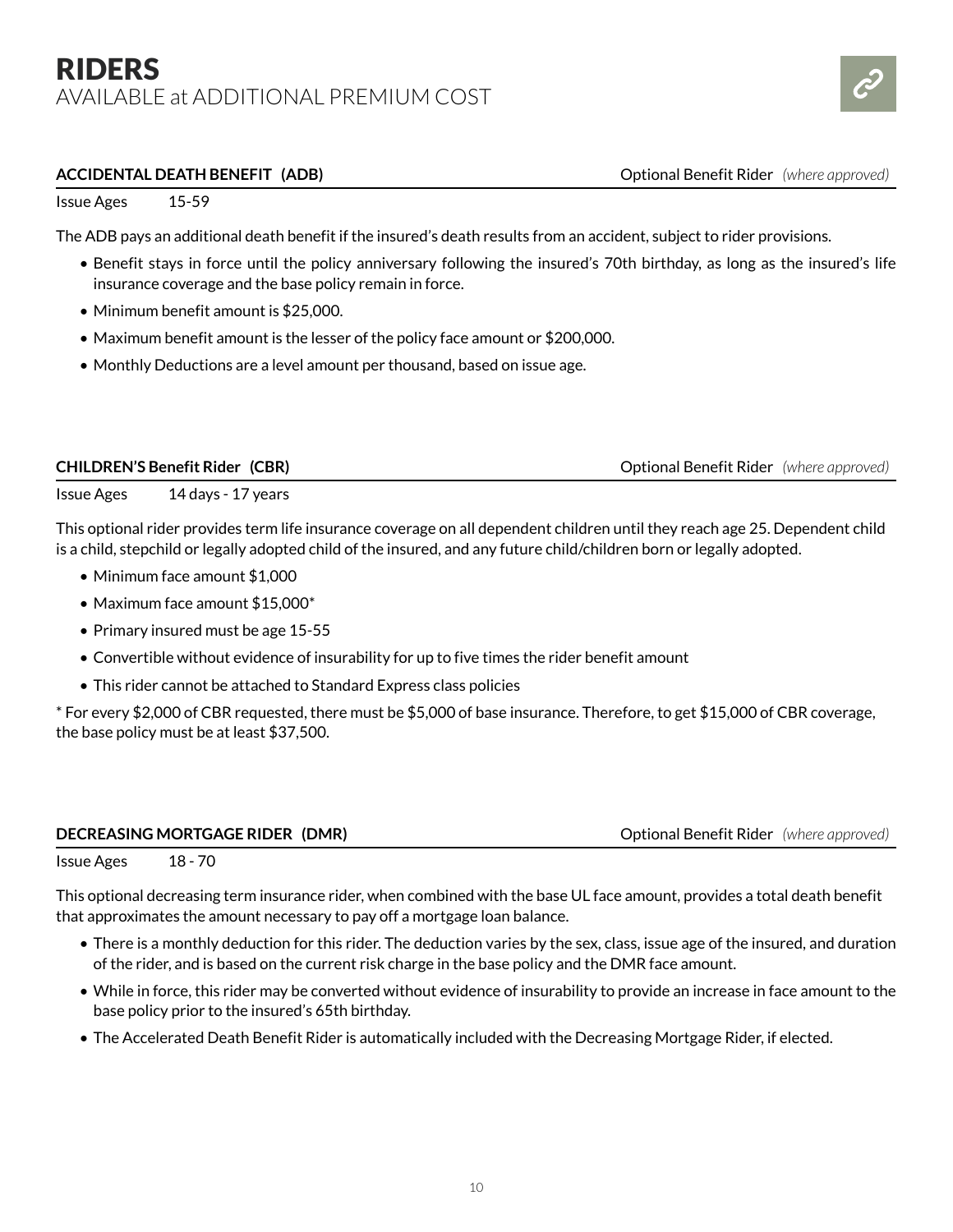

### **GUARANTEED INSURABILITY BENEFIT (GIB)**  $\qquad \qquad$  Optional Benefit Rider *(where approved)*

Issue Ages 15 - 38

This extra benefit provides options to increase the basic policy face amount without evidence of insurability. Regular option dates are the policy anniversaries following the insured's 25th, 28th, 31st, 34th, 37th, and 40th birthdays. Alternate option dates are available after the insured's marriage, birth or legal adoption of a child. A maximum of six options is permitted. Exercise of each alternative option cancels the next regular option.

- The benefit will terminate on the earliest of the following:
	- 1. Anniversary following insured's 40th birthday
	- 2. Policy lapse
- Cost of Insurance Rates: Cost of insurance charges for this benefit are payable until the policy anniversary on which the insured's age is 40. The maximum option amount is \$35,000 or the base policy face amount, whichever is less. The minimum option amount is \$5,000.
- This benefit will not be included in a policy issued
	- 1. Other than on a Preferred or Standard Plus basis
	- 2. On an applicant engaged in hazardous occupations or avocation

**OTHER INSURED RIDER (OIR) CONSURGER (OIR) Optional Benefit Rider** *(where approved)* 

Issue Ages 15 - 60

This optional term insurance rider is available to eligible family members. Eligible family members are:

- 1. The legal spouse of the insured.
- 2. Any natural children of the insured.
- 3. Any stepchildren of the insured
- 4. Any adopted children of the insured.
	- Eligible family members must be living in the home of the primary insured.
	- All children noted above should be under the age of 18, though the offer may be extended to eligible family members who are considered dependents of the primary insured.
	- If the dependent is age 18 through 23, the rider will be issued as a "non-qualified" rider. This will result in a lower guideline premium limit but has no effect on the cost of the rider. This status is required by the IRS.
	- Minimum Size: \$10,000
	- Maximum Size: The lesser of the base policy Specified Amount and \$100,000
	- While in force, this rider may be converted into a GPM Life policy without evidence of insurability no later than the earlier of the policy anniversary date at the Other Insured's age 65, or the termination date of the Other Insured's coverage shown in the policy.
	- The Accelerated Death Benefit Rider is not included on this rider.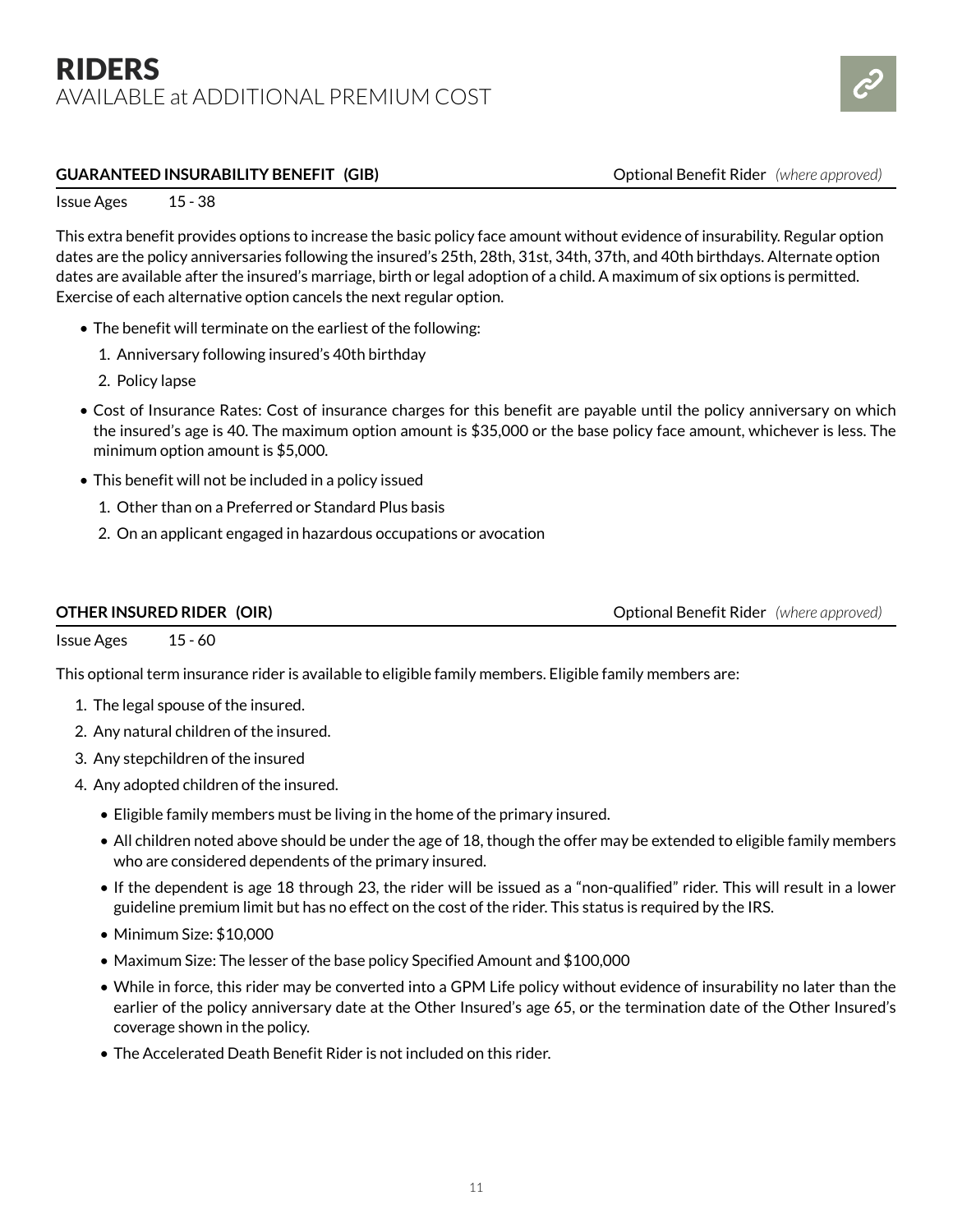### RIDERS AVAILABLE at ADDITIONAL PREMIUM COST



#### **ADDITIONAL INSURANCE RIDER (AIR)** AND AND THE SUPPORTIONAL INSURANCE RIDER (AIR)

Issue Ages 18-70

The AIR provides additional term insurance on the Primary Insured.

Minimum benefit amount is \$10,000.

The terms options for this rider are 10 years, 20 years, or to age 70.

The AIR is convertible, in whole or part, to increase the Specified Amount of the base policy, subject to the following:

- The policy has not reached the Anniversary date at the Insured's Age 65.
- Rider must have been in force at least one year.
- The Rider termination date has not been reached.
- For partial conversions, the death benefit of this rider after any change must be at least \$10,000

| <b>WAIVER of COST of INSURANCE</b> | <b>Optional Benefit Rider</b> (where approved) |
|------------------------------------|------------------------------------------------|
|                                    |                                                |

Issue Ages 15-59

This optional benefit waives the insured's cost of insurance on the policy if the insured is totally and continually disabled for four consecutive months, subject to rider provisions.

- If total disability starts before age 60, the cost of insurance charge will not be deducted from the Accumulation Value while total disability continues.
- If total disability starts on or after age 60, but before age 63, the cost of insurance charge will not be deducted from the Accumulation Value until age 65 while total disability continues.
- If total disability starts on or after age 63 but before age 65, the cost of insurance charge will not be deducted from the Accumulation Value for two years while total disability continues.
- If total disability starts on or after age 65, cost of insurance charges are not waived.

After the insured is totally disabled for four consecutive months, the policy death benefit will be changed from Option A to Option B, for those policies that are Option A at time of total disability.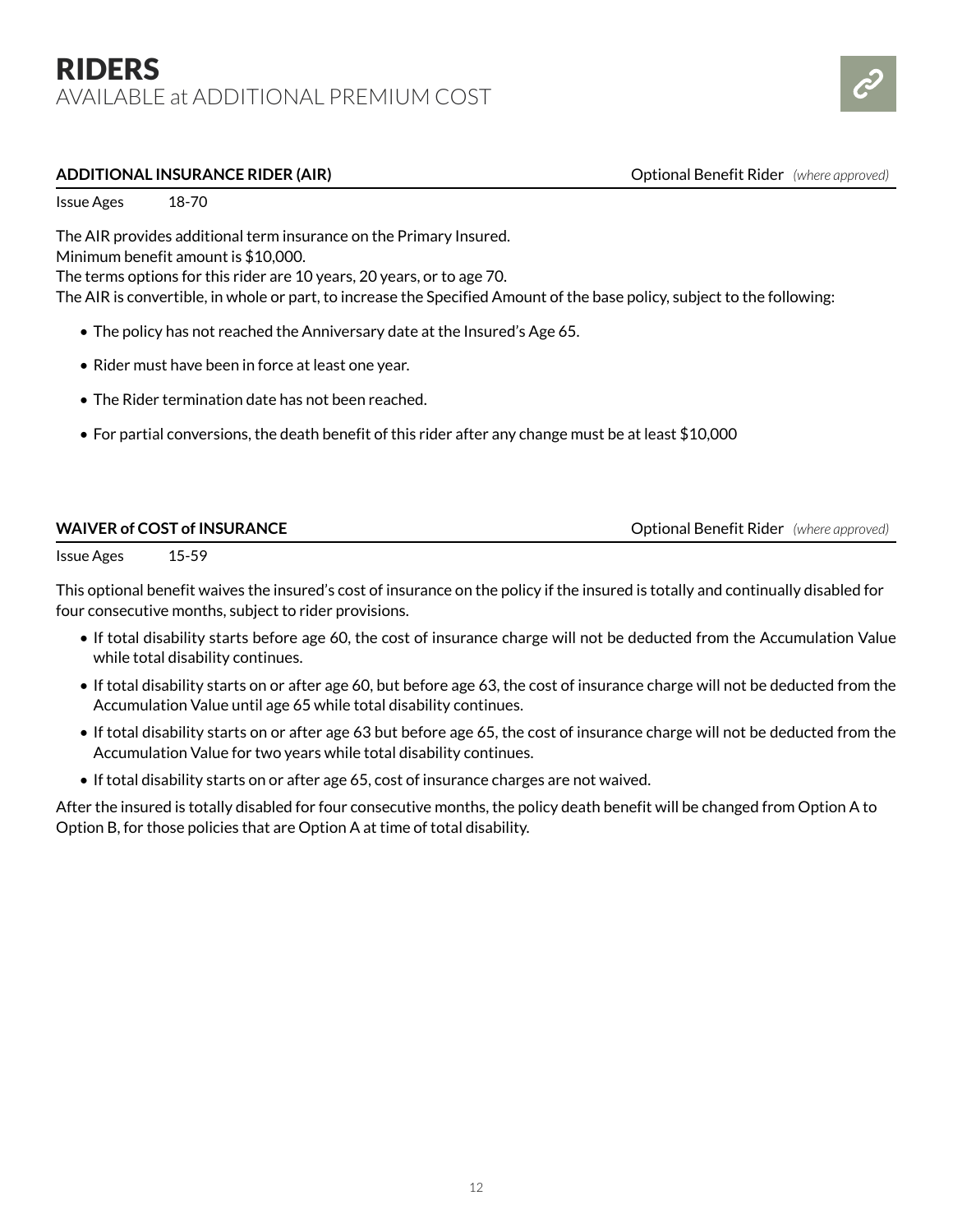### **FAQs** ABOUT the LIVING BENEFIT RIDERS



### **Does the policyowner have to accelerate the maximum death benefit available?**

• No, the policyowner is allowed to accelerate less than the maximum death benefit available for acceleration. If the policyowner does so, and another qualifying condition occurs later while the policy is still in force, the policyowner can choose to accelerate death benefit up to the maximum death benefit still available<sup>1</sup>

### **What happens to the policy values on a UL policy after an Accelerated Death Benefit payment is made?**

- The death benefit and face amount of the policy will be reduced by the amount of death benefit that was elected to be accelerated.
- The new premium on the policy after acceleration will be as if the policy was originally issued at the reduced death benefit.
- The Accumulation Value and Cash Surrender Value will be reduced by the ratio of the amount of death benefit accelerated to the total death benefit.

### **How is the payout calculated for the Living Benefit Riders?**

- An assessment is made of the Insured's health based on the Insured's qualifying medical condition. This assessment is used to create a table of mortality rates.
- The amount of death benefit being accelerated is discounted to the present using the mortality rates from the assessment and an accelerated death benefit interest rate.
- The amount of premium that would have been paid on the death benefit being accelerated is discounted to the present in the same fashion as the death benefit discount.
- An administrative fee is charged. This fee varies by state. A recertification fee will apply for chronic illness acceleration in most states.
- Any policy debt is deducted from the payment.
- The accelerated death benefit interest rate will never be higher than 6%.
- The amount of payment under this rider, if approved, will be a fraction of the death benefit accelerated, and will depend on such factors as nature and severity of the health condition and the change in remaining life expectancy. The smaller the change in remaining life expectancy, the lower the payment. The larger the change in remaining life expectancy, the higher the payment.

<sup>1</sup> State variations exist

## STATE APPROVAL

STATUS SUMMARY as of May 2018

| Alaska            |    |
|-------------------|----|
| Alabama           | Y  |
| Arkansas          | Y  |
| Arizona           |    |
| California        | NC |
| Colorado          |    |
| Connecticut       | Y  |
| Dist. of Columbia | Ý  |
| Delaware          |    |
| Florida           |    |
| Georgia           | Ý  |
| Hawaii            | Ÿ  |
| Idaho             | Ý  |
| Illinois          |    |
| Indiana           | Ý  |
| Iowa              | Ÿ  |
| Kansas            |    |

| Kentucky          | Υ  |
|-------------------|----|
| Louisiana         | Y  |
| Massachusetts     | Y  |
| Maryland          | Ý  |
| Maine             | Ý  |
| Michigan          | Ý  |
| Minnesota         | Ý  |
| Missouri          | Ý  |
| Mississippi       | Υ  |
| Montana           | NΟ |
| North Carolina    | Υ  |
| North Dakota      | Ý  |
| Nebraska          | Ý  |
| New Hampshire     | Ý  |
| <b>New Mexico</b> | Ý  |
| Nevada            | Υ  |
| Ohio              |    |

| Oklahoma       | Y |
|----------------|---|
| Oregon         | Y |
| Pennsylvania   | Y |
| Rhode Island   | Υ |
| South Carolina | Y |
| South Dakota   | Υ |
| Tennessee      | Y |
| <b>Texas</b>   | Υ |
| Utah           |   |
| Virginia       |   |
| Vermont        |   |
| Washington     |   |
| West Virginia  |   |
| Wisconsin      |   |
| Wyoming        |   |
|                |   |

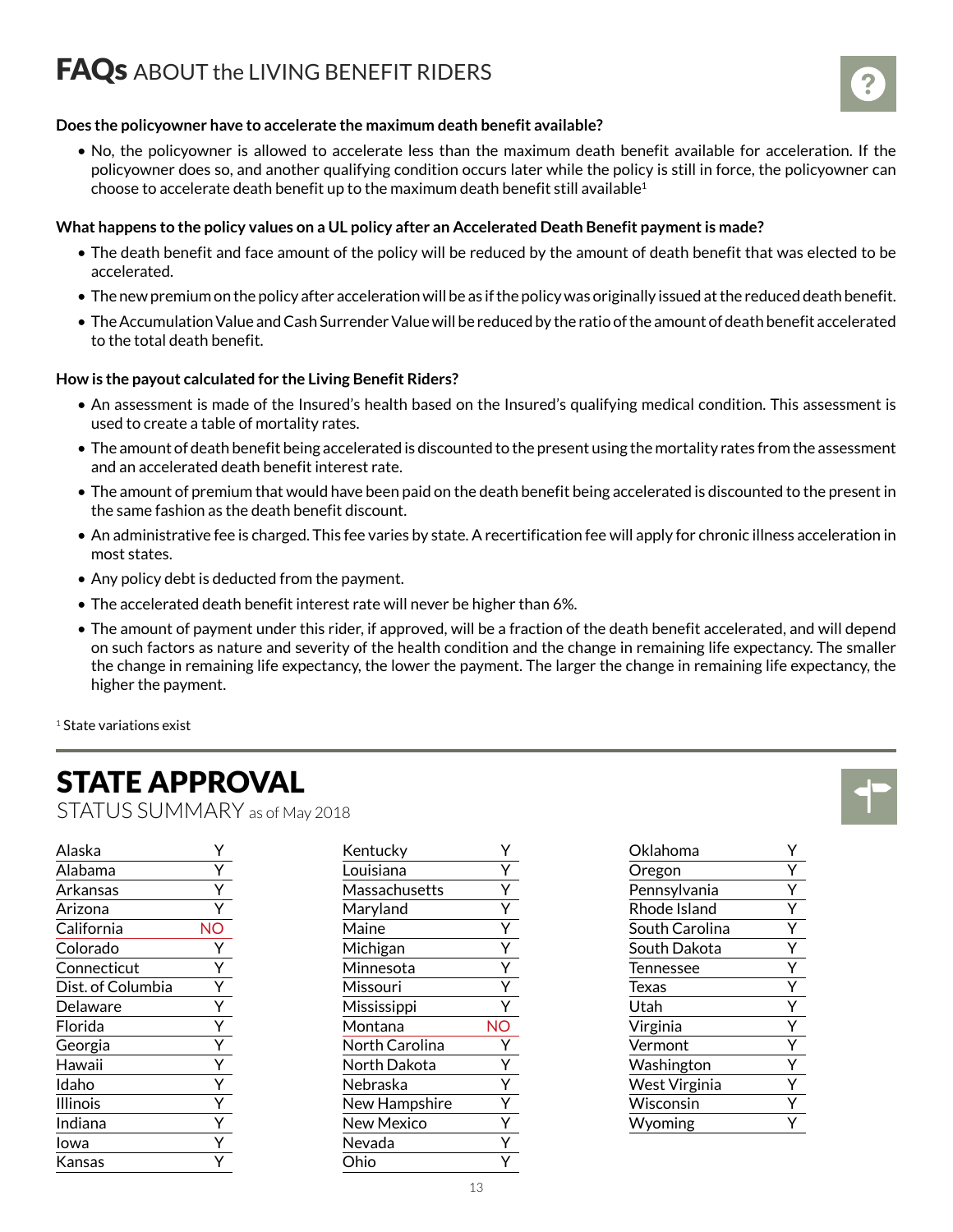### **KEY FEATURES**

- $\blacksquare$  Universal Life (UL) provides flexible solutions for life insurance planning.
- **I** Issue Ages 15-80
- If Issued at face amounts as low as  $$25,000$  for all issue ages
- Interest rate bonus of 0.25% will be credited to the Accumulation Value each year beginning in policy year 16
- Includes Accelerated Living Benefit Rider without additional premium, where approved in the state of issue. Not available for Underwriting Table E or higher. Administrative fee will apply at time of payment.
- Optional riders are available where approved

| UNDERWRITING CLASSES                | <b>ISSUE AGES</b>                    | <b>MINIMUM FACE AMOUNT</b>                |  |
|-------------------------------------|--------------------------------------|-------------------------------------------|--|
| Standard Plus Non-Tobacco           | $15 - 80$                            | \$25,000                                  |  |
| <b>Standard Express Non-Tobacco</b> | $18 - 80$                            | \$25,000                                  |  |
| Preferred Non-Tobacco               | $18 - 80$                            | \$100,000<br>\$250,001 (Issue ages 18-65) |  |
| <b>Standard Plus Tobacco</b>        | $18 - 80$                            | \$25,000                                  |  |
| <b>Standard Express Tobacco</b>     | (available for term conversion only) |                                           |  |

### **FACE AMOUNT BANDS**

| <b>Band 1</b> | Band 2                                                                                                             | Band 3 | Band 4 | Band 5 |
|---------------|--------------------------------------------------------------------------------------------------------------------|--------|--------|--------|
|               | \$25,000 to \$99,999  \$100,000 to \$250,000  \$250,001 to \$499,999  \$500,000 to \$999,999 \$1,000,000 and above |        |        |        |

Preferred Non-Tobacco is available for amounts of \$100,000 and above for issue ages 66-80, and for amounts of \$250,001 and above for issue ages 18-65. Amounts include any Additional Term Insurance Rider and the Decreasing Mortgage Rider (DMR) Face Amount.

#### **MINIMUM PREMIUMS**

\$15 Monthly **\$90 Semi-annually** \$180 Annually

### **POLICY PROTECTION PERIOD**

The Policy Protection Period is 180 months (issue ages 15 - 67), 120 months (issue ages 68 - 75), and 60 months (issue ages 76 - 80). During this period, this policy will remain in force as long as 1) the accumulation value less any policy loans is greater than the monthly deduction, and 2) the cumulative premiums paid since the policy issue date are greater than or equal to the cumulative minimum monthly premiums due since the policy issue date.

| <b>INTEREST RATES</b>                    |                                                                                                                                                                                                                   |  |  |
|------------------------------------------|-------------------------------------------------------------------------------------------------------------------------------------------------------------------------------------------------------------------|--|--|
| <b>Guaranteed Interest Rate</b>          | 2%                                                                                                                                                                                                                |  |  |
| <b>Current Interest Rate</b>             | Declared Monthly                                                                                                                                                                                                  |  |  |
| <b>Guaranteed Additional</b><br>Interest | If any interest in excess of the guaranteed interest rate is declared by GPM Life, for policy<br>years 16 and after, the current declared interest rate plus 0.25% will be credited to the<br>Accumulation Value. |  |  |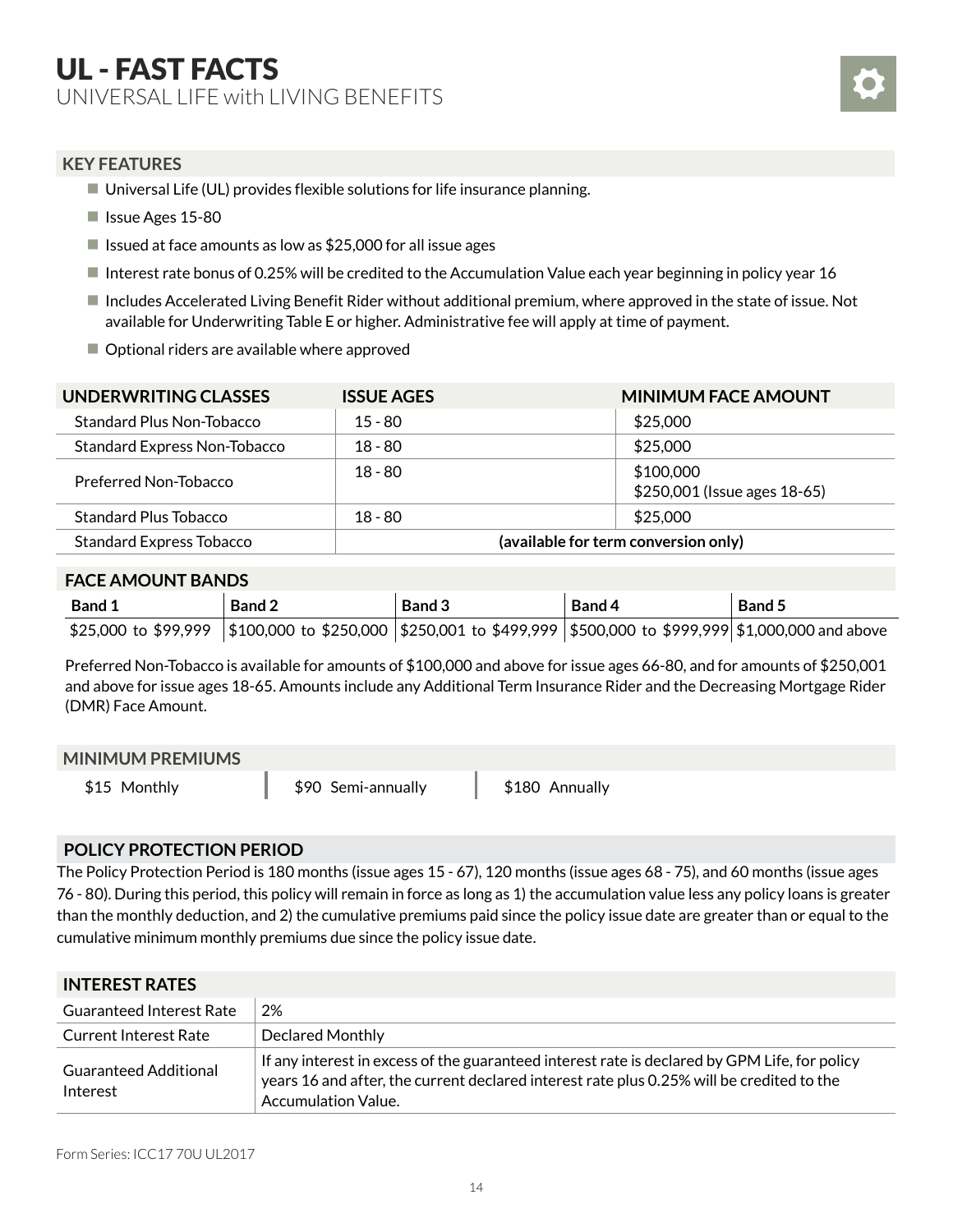

### **Other POLICY SPECIFICATIONS**

| <b>Surrender Charges</b>  | Assessed for 14 years, calculated as an amount per \$1,000 of face amount coverage at issue.                                                                       |  |  |
|---------------------------|--------------------------------------------------------------------------------------------------------------------------------------------------------------------|--|--|
| <b>Partial Surrenders</b> | \$25 charge to process a partial surrender;                                                                                                                        |  |  |
|                           | The amount of the partial surrender cannot exceed an amount which would reduce the Specified<br>Amount below the Minimum Specified Amount.                         |  |  |
| Policy Loans              | The maximum loan is the cash surrender value, less interest charged in advance to the next policy<br>anniversary. Loan interest is charged on a policy year basis. |  |  |
| Changes in                | Allowed after the first policy year. A decrease may result in a surrender charge to the accumulation<br>value. An increase will require evidence of insurability.  |  |  |
| Specified Amount          |                                                                                                                                                                    |  |  |
| Maturity                  | Matures at age 120                                                                                                                                                 |  |  |

| Optional RIDERS and SUPPLEMENTAL BENEFITS |                                                         |                                                                          |                                                                                                                                                                                                                                                                                                                                                                      |  |  |
|-------------------------------------------|---------------------------------------------------------|--------------------------------------------------------------------------|----------------------------------------------------------------------------------------------------------------------------------------------------------------------------------------------------------------------------------------------------------------------------------------------------------------------------------------------------------------------|--|--|
| <b>NAME</b>                               | <b>ISSUE AGE</b>                                        | <b>SIZE LIMITS</b>                                                       | <b>DESCRIPTION</b>                                                                                                                                                                                                                                                                                                                                                   |  |  |
| Waiver of<br>Cost of Insurance            | $15 - 59^{1,2}$                                         | Same as policy                                                           | Waives the monthly cost of insurance deduction<br>from the Accumulation Value, keeps the policy<br>in force during the period of disability, subject to<br>loan and withdrawals                                                                                                                                                                                      |  |  |
| Children's Benefit Rider                  | Child age: $0 - 171$<br>Issue age: 15 - 55 <sup>1</sup> | $$1,000 - $15,000$                                                       | Protection specific to dependent children                                                                                                                                                                                                                                                                                                                            |  |  |
| <b>Accidental Death</b><br>Benefit        | $15 - 591$                                              | Minimum: \$25,000<br>Maximum: lesser of \$200,000<br>or base face amount | Additional life insurance for death caused by an<br>accident, as defined in the policy                                                                                                                                                                                                                                                                               |  |  |
| Guaranteed Insurability                   | $15 - 381$                                              | Minimum: \$5,000<br>Maximum: \$35,000                                    | Right to increase the Specified Amount,<br>without evidence of insurability, on the policy<br>anniversary following the Insured's 25th, 28th,<br>31st, 34th, 37th, and 40th birthdays. Optional<br>dates are after the insured's marriage, and birth<br>or legal adoption of a child. This benefit is not<br>available for Express or Sub-Standard risks<br>classes. |  |  |
| <b>Other Insured Rider</b>                | $15 - 60^1$                                             | Minimum: \$10,000<br>Maximum: lesser of \$100,000<br>or base face amount | This optional term insurance is available to<br>eligible family members, who live in the home of<br>the Primary Insured. See rider/policy form for<br>details.                                                                                                                                                                                                       |  |  |
| <b>Decreasing Mortgage</b><br>Rider       | $18 - 701$                                              | Subject to UL policy & Term<br><b>Conversion limits</b>                  | This optional decreasing term life insurance<br>rider, when combined with the base UL face<br>amount, provides a total death benefit that<br>approximates the amount necessary to pay off a<br>mortgage loan balance.                                                                                                                                                |  |  |
| <b>Additional Insurance</b><br>Rider      | $18 - 70$                                               | Minimum: \$10,000                                                        | The AIR provides additional term insurance on<br>the Primary Insured.                                                                                                                                                                                                                                                                                                |  |  |

### **Optional RIDERS and SUPPLEMENTAL BENEFITS**

<sup>1</sup> Age last birthday

<sup>2</sup> Not available for ages 0 - 9 in the state of Maryland (MD)